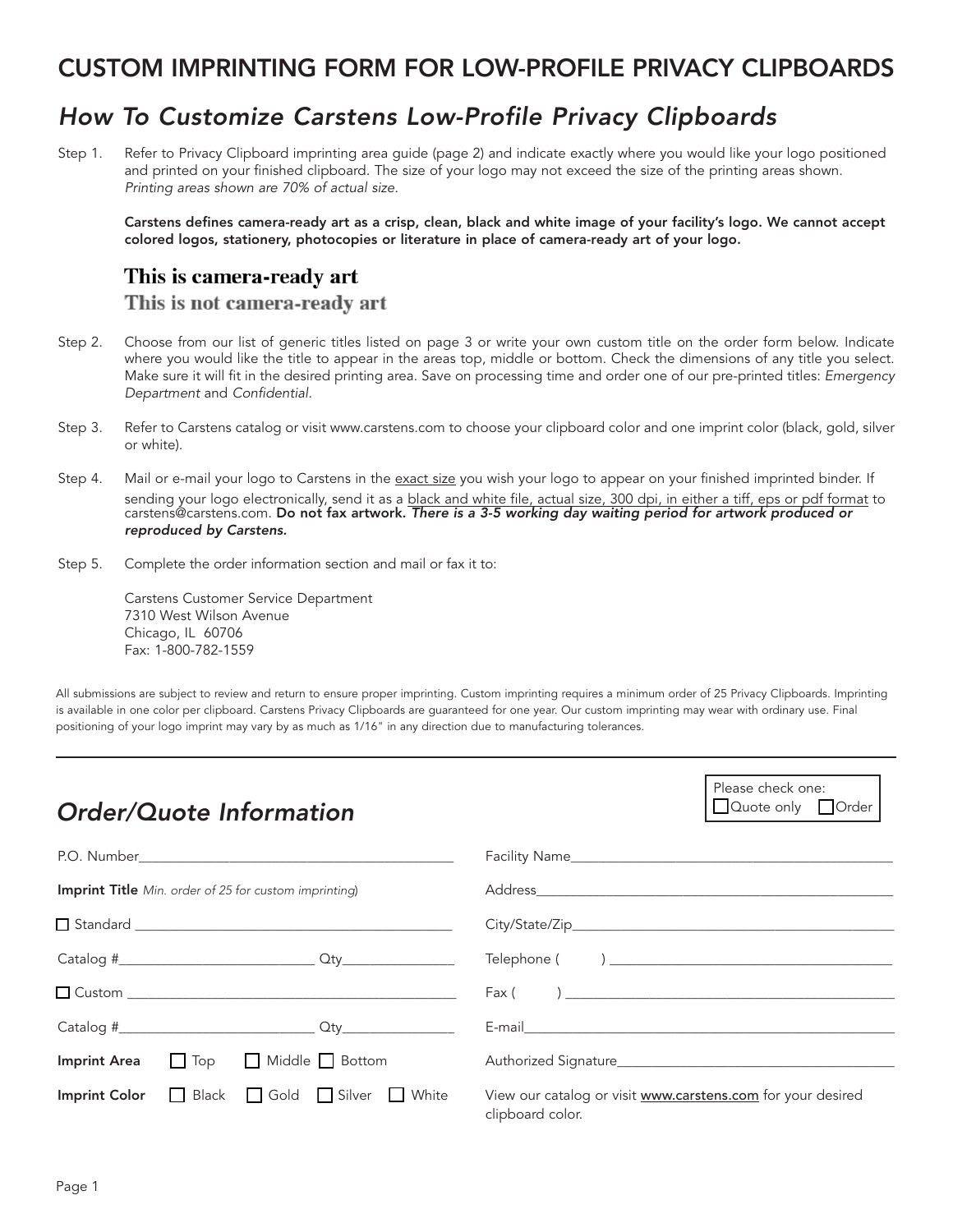# *Low-Profile Privacy Clipboard Imprint Areas*

*Imprint area is 70% of original size. See measurements for accurate imprint boundaries.*

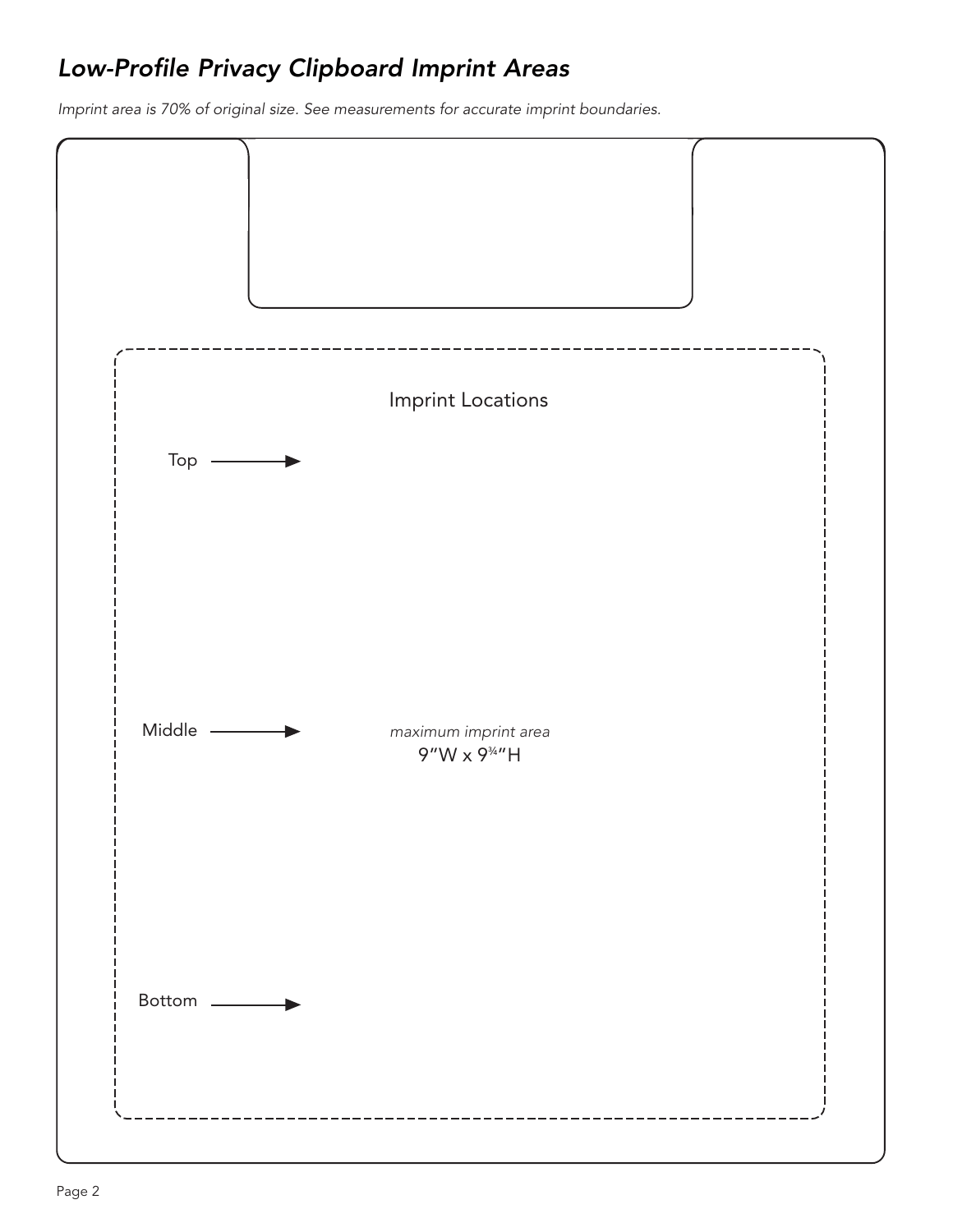## *Standard Titles*

Accountability Record - 8 3/4" W x 1/2" H \*Accountability Record - 8 3/4" W x 3/8" H Administrative Directive Manual – 5" W x 1" H \*Admitted Patient - 5 3/4" W x 1/2"H Adult Respiratory Care Therapy Record – 8 3/4" W x 1 1/2" H \*Adult Respiratory Care Therapy Record – 5" W x 3/16" H Ambulatory Care - 7 1/4" W x 3/4" H Ambulatory Surgery – 6 1/2" W x 1/2" H Ambulatory Treatment Unit - 6" W x 1 1/2" H Antepartum - 3 1/2" W x 1/2" H Bedside Documentation Chart – 4 3/4" W x 2" H \* Blood and Blood Product Transfusion Manual - 4 3/4" W x 3/4"H Burn Trauma ICU - 6 1/2" W x 1" H Cardiac Care Unit - 3" W x 3 1/2" H Cardiac Cath Lab - 5 1/2" W x 2" H Cardiac and Vascular Procedure Lab - 8" W x 1 1/2" H Care Plan – 3" W x 3/4" H \*CCU - 2 1/2" W x 3/4" H \*CCU/ICU - 3 1/2" W x 1 1/4" H Controlled Substances - 8 3/4" W x 1/2" H Controlled Substances - 5" W x 7/16" H CICU - 4 3/4" W x 1 3/4" H Code Blue – 5 3/4" W x 5" H Confidential – 5 1/4" W x 1/2" H Confidential – 6" W x 3/4" H Confidential – 8 1/4" W x 7/8" H Confidential Emergency Services - 8"W x 1 1/2" H Confidential Medical Record – 4 1/2" W x 1" H Confidential Medical Records – 8 1/4" W x 1 1/2" H Confidential Patient Information - 6" W x 1 1/2" H Confidential Patient Record – 6" W x 1 1/2" H Core Measures - 8 1/2" W x 1/2" H Core Measures - 7/16" W x 5" H Core Measures Chart - 5 3/4" W x 2" H Corporate Compliance Manual – 4 3/4" W x 7 1/8" H Critical Care - 8 1/4" x 7/8" Critical Care Unit - 7 1/2" W x 3/4" H Dialysis Unit – 4 1/2" W x 3 1/4" H Dialysis Unit – 8 15/16" W x 1 13/16" H Dietetic Service Department – 6" W x 3 1/2" H Emergency Center - 7" W x 1 1/2" H Emergency Department – 5 7/8" W x 1 1/2" H Emergency Department – 3 3/4" W x 1" H Emergency Department – 4 1/4" W x 1 1/4" H Emergency Manual - 8 15/16" W x 1 13/16"H \*Emergency Manual - 5" W x 1 1/4" H Emergency Plans Manual – 4 5/8" W x 3/8" H Emergency Plans Manual – 8" W x 9/16" H Emergency Observation - 6" W x 3 4" H Emergency Operations Plan Manual - 4 3/4" W x 3/4"H Emergency Operations Plan Manual - 8 1/2" W x 1 1/2"H Emergency Services - 8" W x 2 1/2" H Endoscopy Department - 7"W x 9/16" H Endoscopy Unit - 6 1/4" W x 1/2"H

Ethics Manual –  $4$  1/8" W  $\times$  1/2" H \*Exposure Control Plan – 3" W x 1" H Exposure Control Plan – 6 1/2" W x 11/16" H Extended Recovery - 7 1/2" W x 5/8" H \*Forms - 2 3/4" W x 1/2" H Fire Disaster Plan (vertical) - 1 1/4" W x 5" H Hemodialysis Unit – 5" W x 1/2" H \*Heart Center - 4" W x 1/2" H Heart Recovery Unit - 6" W x 3 1/2" H Hematology/Oncology - 7 1/2" W x 2" H \*Hospital - 2 1/2" W x 11/16" H HIPAA Guidelines – 8 1/2" W x 11/16" H HIPAA Guidelines (vertical) – 1" W x 4 1/2" H Human Resources Manual – 5" W x 1" H ICC - 2 1/2" W x 1" H ICU - 8 15/16" W x 1 13/16" H ICU - 3 1/2" W x 1 1/2" H ICU - 7 3/4" W x 1 15/16" H ICU/CCU - 4 3/4" W x 1 1/2" H I.V. Medication – 4" W x 1/2" H Infection Control Manual – 5 1/4" W x 1" H \*Infection Control  $- 2$  3/4" W x 1 1/4" H Infusion Manual – 6" W x 3/4" H \*Infusion Manual – 4" W x 1/2" H Infusion Services - 6 1/2" W x 2 1/2" H Intensive Care Unit - 5" W x 1/2" H Intensive Care Unit - 5 1/2" W x 1/2" H Intensive Care Unit - 5 3/4" W x 1/2" H Intermediate Care Unit - 7" W x 1 1/2" H Invasive Cardiology - 7 3/4" W x 1/2" H Joint Commission on Accreditation of Healthcare Organizations – 7 1/2" W x 7/8" H \*Labor & Birth - 4 1/2" W x 1/2" H \*Leads – 2 1/4" W x 1/2" H Leads – 2 3/4" W x 3/4" H \*Long Term Care - 4 1/2" W x 11/16" H \*Main O.R. Pre-Op - 4"W x 1/2" H Main O.R. Pre-Op - 6" W x 1/2" H Medical Day Stay - 7 1/4" W x 3/4" H Medical Record – 8 1/2" W x 1/2" H Medical Records Do Not Remove - 4 3/4" W x 1" H Medical Records Do Not Remove - 7 1/2" W x 1 1/2" H \*Medical Records Do Not Remove - 4" W x 3/4" H Medical Records Do Not Remove - 8 1/2" W x 1 1/2" H Medications – 3 3/4" W x 5/8" H Medication Administration – 4 1/2" W x 1 1/8" H Medication Sheets – 7" W x 3/4" H MSDS – 3 1/4" W x 5/8" H \*MSDS – 3/4" W x 4 1/4" H Vertical Neuro/Ortho Care Unit – 6 1/4" W x 1/2" H \*NICU - 4 1/4" W x 1" H \*NICU - 3" W x 11/16" H \*NICU - 2 1/2" W x 13/16" H \*NICU - 1 1/2" W x 11/16" H \*NICU (vertical)- 91/6" W x 3" H

\*These generic titles are ideal for spine imprinting